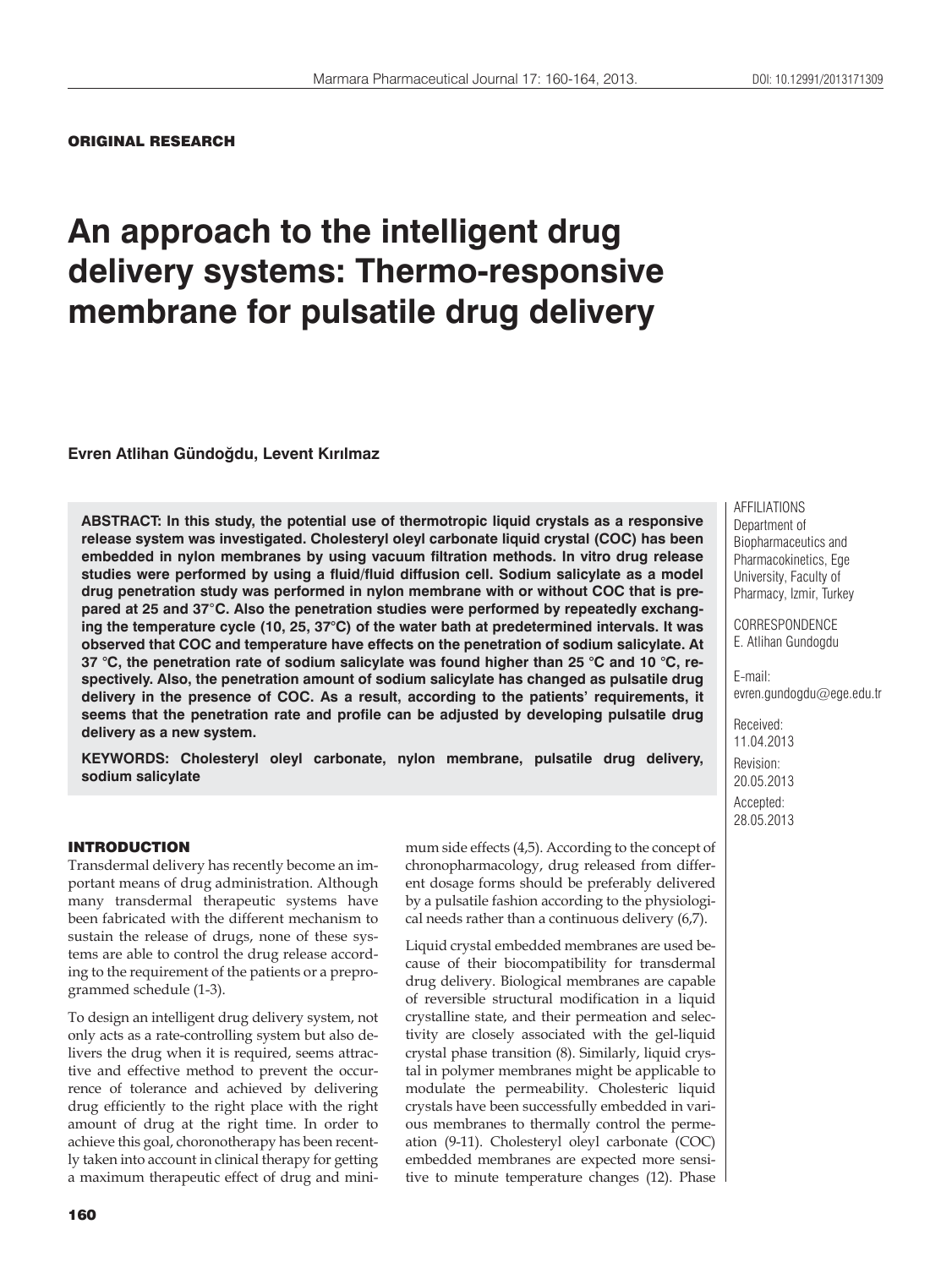transition temperature of COC was near 18 °C for a reversible simectic-cholesteric transition. For the medical use of COC, the phase transition temperature has to be higher than skin temperature (13). The aim of this study was to investigate the usage of thermo-switchable COC-embedded membrane in controlling drug penetration and thermo physical property of liquid crystal. The thermo-responsive effect was examined by in vitro penetration study by a step-wise change in temperature cycle. For this purpose, analgesic agent, sodium salicylate was used as a model drug (14).

### MATERIALS AND METHODS *Material*

COC was purchased from Sigma Chem. Co. and used without further purification. Nylon membranes (pore size 0.45 mm; 47 mm) were obtained from Whatman Limited (England). Sodium salicylate was used as a model drug and supplied from Mustafa Nevzat Drug Company (Turkey). All the other reagents and chemicals were reagent grade.

## *FT-IR spectroscopy study*

A small amount of COC was sealed into potassium bromure pellet by a hydraulic press (200 kg/cm2, 15 s). This pellet sample was directly inserted into the cell. The cell was then placed on the FT-IR spectrometer (Perkin Elmer Spectrum 100) and the procedure was carried out with time– scan measurement program.

#### *Differential scanning calorimeter*

Differential scanning calorimeter (DSC- 910) was used to determine the thermal properties of the samples. The heating rate was 3 °C/ min from 10 to 100 °C, with an open pan system under stream of a nitrogen gas flow.

## *Preparation of COC-embedded nylon membranes*

COC-embedded membranes were prepared via vacuum filtration (KNF Neuberger, 4 bar) at 25 °C and 37 °C. Membranes were mounted individually on the glass filter holder (Sartorius). 0.25% COC solution in chloroform was filtrated using reducing pressure. The membranes were then dried at 25 and 37 °C for 24 h. The COC-embedded nylon membranes were evaluated by gravimetrically before and after manufacturing.

## *In vitro penetration studies*

In vitro drug penetration was studied using a fluid/fluid diffusion cell. The COC-embedded and without COC-membranes were carefully mounted in a two-chamber diffusion cell having an available diffusion area of 3.14 cm2. 0.25% aqueous solution of sodium salicylate was put into the donor cell and the receptor chamber was filled only with the same volume (50 mL of each volume) of distilled water. The penetration studies were carried out at 10 °C, 25 °C and 37 oC by exchanging the temperature cycle. The amount of sodium salicylate penetrated was assayed spectrophotometrically at 296 nm (Shimadzu UV-1208). The penetration rates were calculated from the slope of curves at each period. These studies were performed triplicate.

## RESULTS AND DISCUSSION

Spectra and Thermotropic Behavior of cholesteryl oleyl carbonate COC used in this study shows phase transition due to temperature. It was found that transition temperature of COC from smectic phase to cholesteric phase is approximate-



FIGURE 1. The phase of liquid crystals. The chiral nematic phase (left), also called the cholesteric phase, and the smectic C phase (right).

ly 20 oC and from cholesteric phase to isotropic phase is approximately 40 oC.

Figure 1 shows the DSC thermograms of COC. It clearly indicates that endothermic peak was obviously observed from DSC curves of COC. The endothermic peak at 37.23 °C corresponded to the cholesteric-isotropic transition of pure COC.

The temperature dependence of FT- IR spectra of COC is displayed Figure 2. The peaks ranging from 3000 to 2850 cm-1 are attributed to the symmetric and asymmetric CH stretching vibration. The peak at 1742.43 cm-1 is assigned to the carbonyl stretching of ester. The peaks at 1466.49 and 1383.99 cm-1 are due to the  $CH<sub>2</sub>$  and  $CH<sub>3</sub>$  bending vibrations. The peaks around 1265-1252 cm-1 originate from COC.



FIGURE 2. The schematic representation of fluid/fluid diffusion cell.

## *Preparation of COC-embedded nylon membrane*

The absorbed COC amounts are found 0.0557 mg/cm2 and 0.0288 mg/cm2 for the membranes manufactured at 25 and 37 °C, respectively.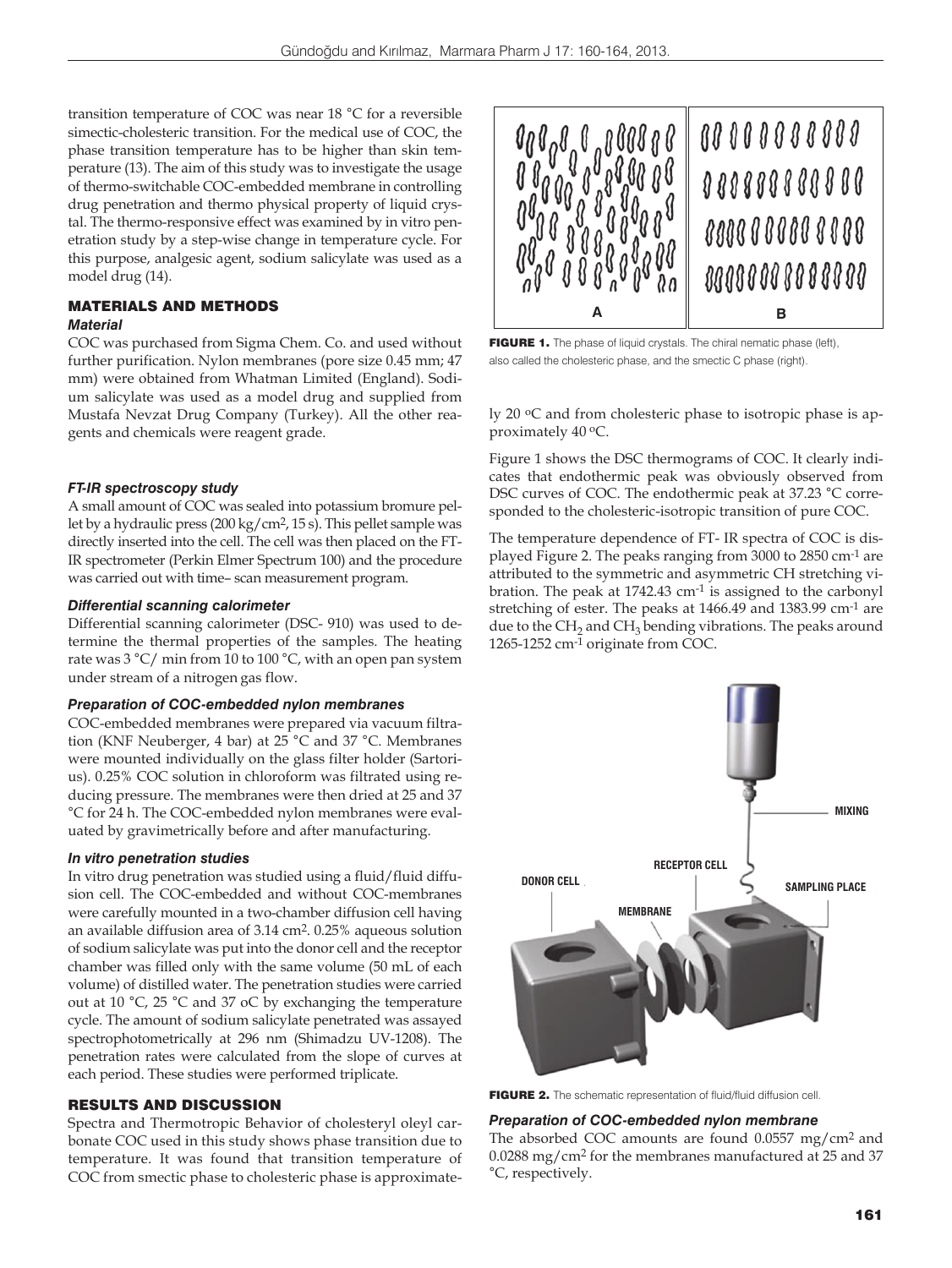



FIGURE 5. The penetration of Sodium Salicylate through cellulose nitrate membrane without COC



FIGURE 7. The penetration of Sodium Salicylate through cellulose nitrate membrane with COC.

# *Penetration Studies through Nylon Membrane without Cholesteryl Oleyl Carbonate*

The penetration profiles of sodium salicylate through these membranes that stored 25 and 37 °C in responsive to temperatures are shown in Figure 3 and 4. In order to evaluate whether membranes without COC have thermo-responsive function, the permeation study was performed by a system with temperature cycling between 10 °C and 37 °C. It is clearly seen that there is not any thermo-responsive function. The penetration rate of sodium salicylate through the membrane without COC only increased approximately 0.6-fold from 10 °C to 25 °C and approximately 0,8-fold from 25 °C to 37 °C.





FIGURE 6. The penetration of Sodium Salicylate through nylon membrane without COC



FIGURE 8. The penetration of Sodium Salicylate through nylon membrane with COC.

### *Penetration Studies of Drug through Cholesteryl Oleyl Carbonate-Embedded Nylon Membrane*

The penetration profiles obtained from COC-embedded membranes are shown in Figure 5 and Figure 6. Furthermore, the penetration rates are given in Table 1. It was seen that COC played an important role in controlling sodium salicylate penetration and a thermo-responsive function was observed. When the COC-embedded membrane was prepared and stored at 37 °C, the penetration rate of sodium salicylate was less than prepared at 25 °C.

## **CONCLUSION**

In order to evaluate the thermo-responsive efficacy of the COC embedded nylon membrane, the penetration study was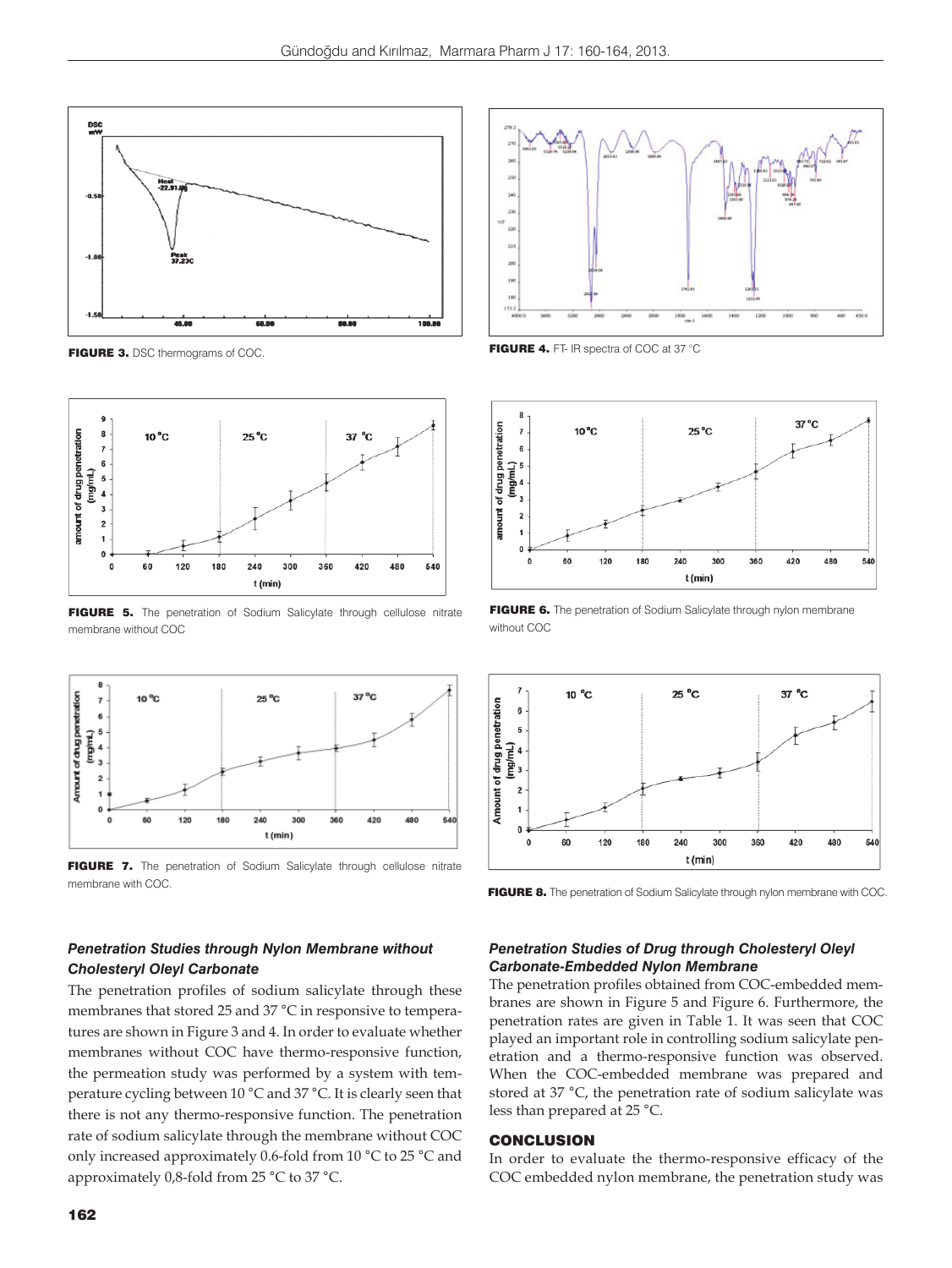| <b>TABLE 1.</b> Penetration rate values (mg/cm <sup>2</sup> .h) for nylon and cellulose nitrate |                     |                     |  |
|-------------------------------------------------------------------------------------------------|---------------------|---------------------|--|
| membrane without COC (The penetration rates were not different statistically                    |                     |                     |  |
| for each temperature, $p > 0.05$ )                                                              |                     |                     |  |
| Temperature (°C)                                                                                |                     | Ш                   |  |
| 10                                                                                              | $0,0195\pm0,003$    | $0,0135\pm0,0018$   |  |
| 25                                                                                              | $0.0200 \pm 0.0022$ | $0,0141\pm0,0009$   |  |
| 37                                                                                              | $0.0206 \pm 0.0018$ | $0.0152 \pm 0.0012$ |  |

I: The penetration rate of Sodium Salicylate through cellulose nitrate membrane without COC II: The penetration rate of Sodium Salicylate through nylon membrane without COC

TABLE 2. Penetration rate values (mg/cm2.h) for nylon and cellulose nitrate membrane with COC (The penetration rates were different statistically for 25 and 37 $^{\circ}$ C, 10 and 37 $^{\circ}$ C, p $<$ 0.05)

| <b>Temperature</b>                                                                       |                   | Ш                  |  |
|------------------------------------------------------------------------------------------|-------------------|--------------------|--|
| 10                                                                                       | $0,0155\pm0,0044$ | $0,00592\pm0,0014$ |  |
| 25                                                                                       | $0,0170\pm0,0023$ | $0,00690\pm0,0013$ |  |
| 37                                                                                       | $0,0264\pm0,0038$ | 0,01427±0,0021     |  |
| I: The penetration rate of Sodium Salicylate through cellulose nitrate membrane with COC |                   |                    |  |

I: The penetration rate of Sodium Salicylate through cellulose nitrate membrane with COC II: The penetration rate of Sodium Salicylate through nylon membrane with COC

performed in vitro by a system with step wise change in temperature cycle between 10-25-37 °C. When the drug penetration study was carried out at 10 °C, the penetration was too low. If the temperature was changed from 10 °C to 25 °C, the penetration of drug increased; but when the temperature was changed from 25 °C to 37 °C, the penetration of drug increased remarkably. This increase in penetration was because of activation of thermal molecular motion of liquid crystal in the membrane.

When the COC absorbed membranes were stored at 37 °C, the amount of drug penetrating through this membrane was the lowest, as compared with stored at 25 °C. The change of phase transitional temperature might be responsible for this result. Moreover, the higher activation of molecular motion of COC on the membranes during storage at higher temperature made it easy to entrap COC into the pore of membrane and to delay the penetration of drug.

The penetration of sodium salicylate through nylon membrane without COC was higher than with COC membrane but COCembedded membranes obtained the controlled release for sodium salicylate. When the results compared to statistically, the COC embedded membrane and without COC membrane results found different.

The temperature is below the phase transition temperature the liquid crystals are disaggregated and almost spread on the membrane. But when the temperature is higher than the phase transition temperature the liquid crystals aggregate to the nylon membrane to create channels for drug penetration (10). This reversible property of liquid crystal caused a reversible regulation in the penetration rate of sodium salicylate in response to the temperature change.

In conclusion, COC-embedded nylon membrane can be developed to obtain a thermo-responsive membrane and pulsatile drug release. The manufacturing and storage temperatures have an important role on the penetration of sodium salicylate.

## **Akıllı ilaç taşıma sistemlerine yeni yaklaşımlar: ısıya duyarlı membranlar**

**ÖZET: Bu çalışmada termotropik katı kristallerin uyarıcı salım sistemleri olarak potansiyel kullanımı araştırılmıştır. Kolesteril oleil karbonat vakum filtrasyon yöntemiyle naylon membranlara emdirilmiştir. İn vitro ilaç penetrasyon çalışmaları sıvı/sıvı difüzyon hücresi kullanılarak yapılmıştır. Model ilaç olarak kullanılan sodyum salisilatın kolesteril oleil karbonat içeren ve içermeyen naylon membranlardan penetrasyon çalışmaları belirli zaman aralıklarında, 10, 25 ve 37°C sıcaklık değişim döngüsü sağlanan su banyosunda yapılmıştır. Elde edilen veriler, kolesteril oleil karbonatın ve sıcaklığın sodyum salisilatın penetrasyonu üzerine etkileri olduğunu göstermiştir. 37** °**C'de sodyum salisilatın penetrasyon hızı sırayla 25 ve 10** °**C'ye göre daha yüksek bulunmuştur. Ayrıca sodyum salisilatın penetrasyon hızı kolesteril oleil karbonat varlığında pulsatil (basamaklı) ilaç uygulaması gibi değişim göstermiştir. Sonuç olarak, hasta ihtiyacına göre, ilaç penetrasyon hızı yeni sistemler olan pulsatil ilaç uygulamalarının geliştirilmesiyle ayarlanabilir.**

**ANAHTAR KELİMELER: Kolesteril oleil karbonat, naylon membran, pulsatil ilaç uygulamaları, sodyum salisilat**